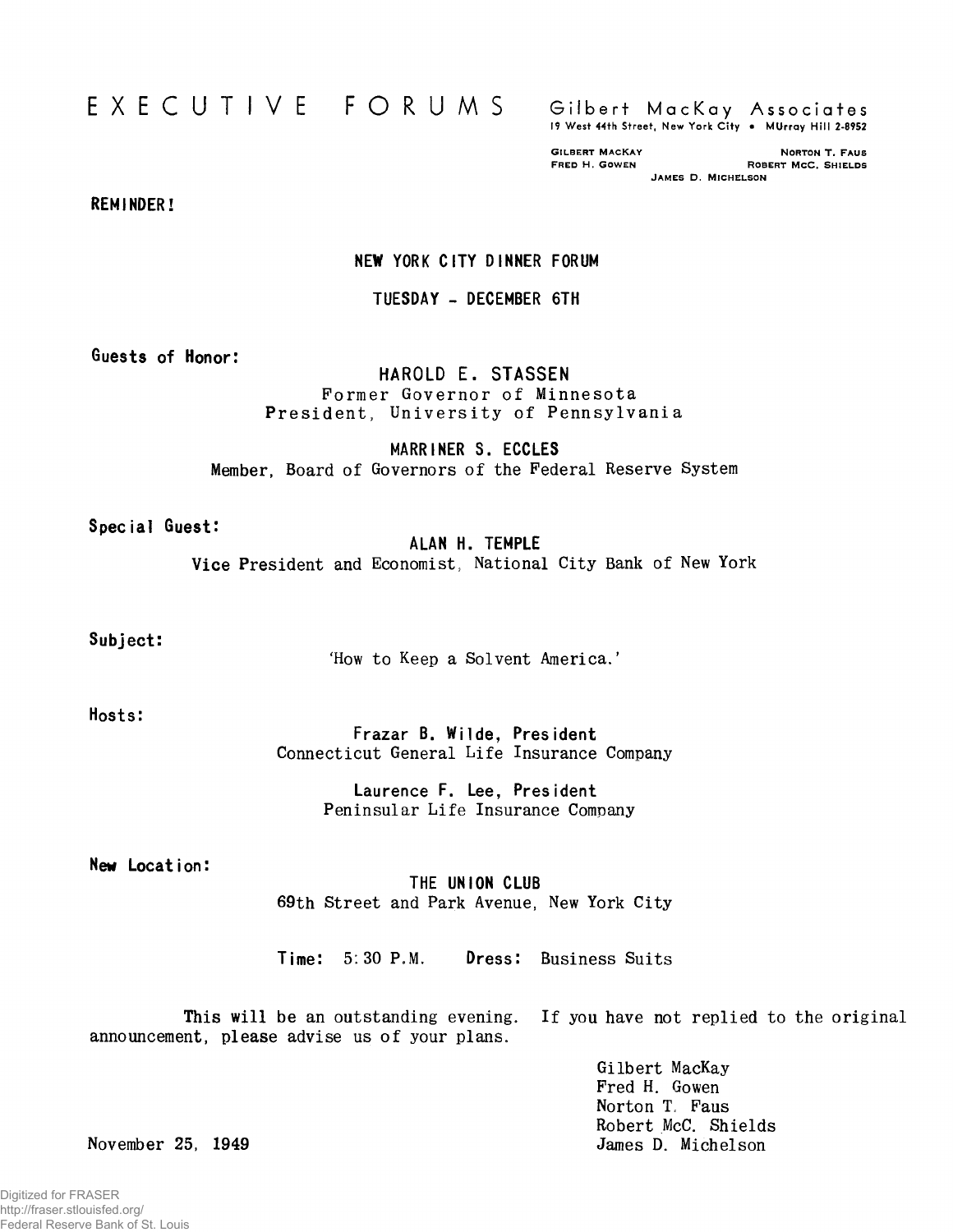## **E X E C U T I V E FORUMS**

**Guests of Honor**

**HON. HAROLD E. STASSEN** Former Governor of Minnesota President, University of Pennsylvania

**HON, MARRINER S, ECCLES** Member, Board of Governors of the Federal Reserve System

**Special Guest**

**A UN H. TEMPLE** Vice President and Economist, National City Bank of New York

**Hosts**

**Frazar B, Wilde, President** Connecticut General Life Insurance Company

> **Laurence F. Lee, President** Peninsular Life Insurance Company

Sponsored by Gilbert MacKay Associates

Digitized for FRASER

http://fraser.stlouisfed.org/ Federal Reserve Bank of St. Louis

The Union Club New York City December 6, 1949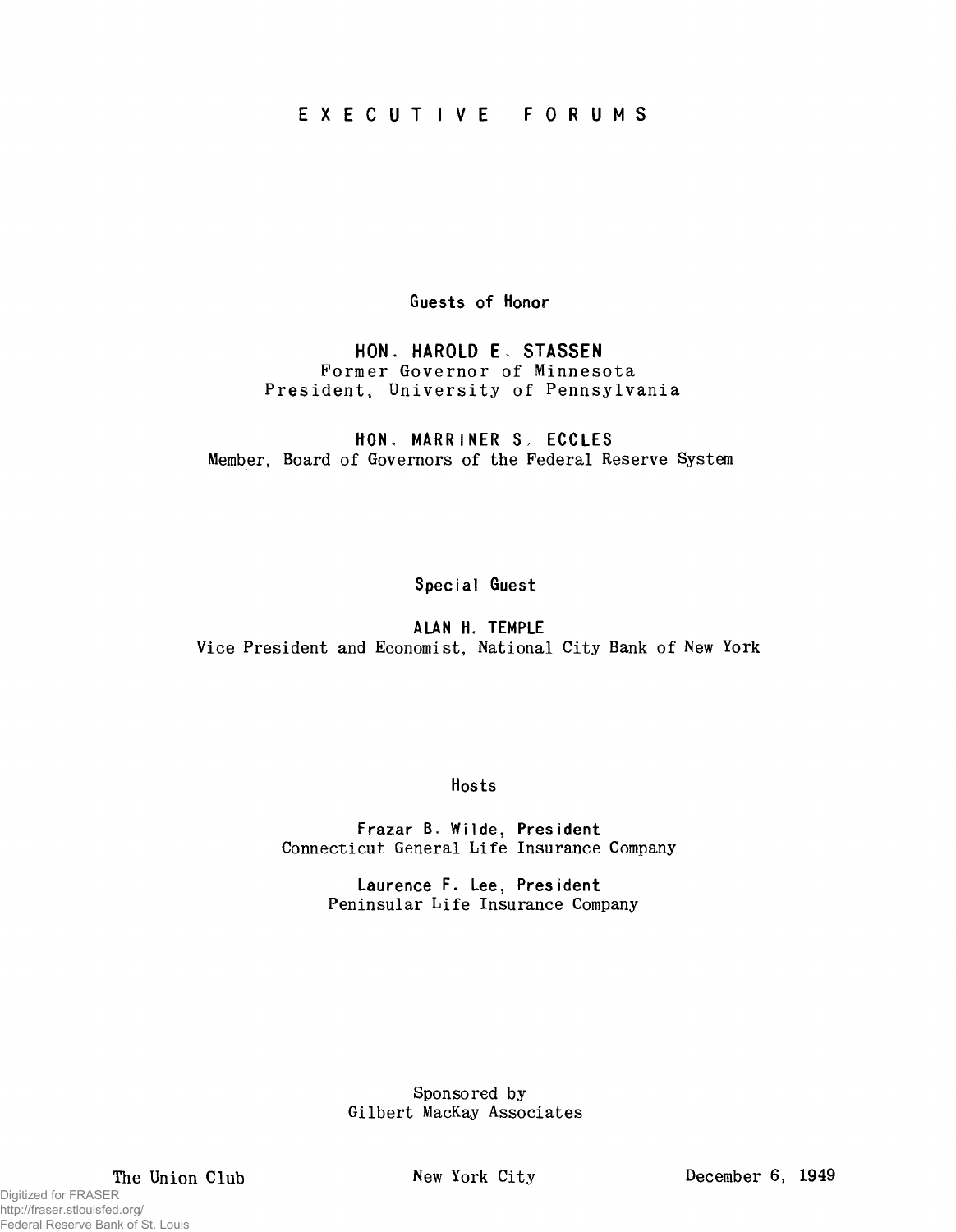## GUESTS

| Anderson, C. M. ------------ Assistant to the President, Merck & Co., Inc.,<br>Rahway, New Jersey.                                                     |
|--------------------------------------------------------------------------------------------------------------------------------------------------------|
| Anderson, Corliss D. ------- Partner, Duff, Anderson & Clark, Chicago,<br>Illinois.                                                                    |
| Armington, R. Q. ---------- Executive Vice President & General Manager, The<br>Euclid Road Machinery Co., Cleveland, Ohio.                             |
| Aten, C. N. --------------- Vice President & Director, United States Tobacco<br>Company.                                                               |
| Austin, C. L. ------------- Executive Vice President, Jones & Laughlin Steel<br>Corporation, Pittsburgh, Pennsylvania.                                 |
| Babson, Stanley M. -------- Vice President, The Bates Manufacturing Company.                                                                           |
| Badger, Paul -------------- Vice President, E. B. Badger & Sons Co.                                                                                    |
| Baker, George T. ---------- President, National Airlines, Inc., Miami,<br>Florida.                                                                     |
| Portion, Newton D., III ------ Executive Vice President, Harris Products Co.;<br>Secretary, The Cleveland Graphite Bronze Company,<br>Cleveland, Ohio. |
| Batchelor, M. W. ---------- Executive Vice President, Bridgeport Brass<br>Company, Bridgeport, Connecticut.                                            |
| Bayer, Lloyd F. ----------- Vice President, Tide Water Associated Oil Company,<br>San Francisco, California.                                           |
| Beatty, J. Irl ------------- Vice President, Pillsbury Mills, Inc., Minneapolis,<br>Minnesota.                                                         |
| Beckwith, W. J. ----------- Vice President, Morris Paper Mills, Chicago,<br>Illinois.                                                                  |
| Bennett, Walter C. -------- President, Phelps Dodge Refining Corporation                                                                               |
| Bliss, Roland R. ---------- Executive Secretary, Envelope Manufacturers<br>Association of America.                                                     |
| Bourne, Granville H. ------ President, Commonwealth Services, Inc.                                                                                     |
| Braden, Spruille ---------- New York City (Formerly Assistant Secretary of<br>State).                                                                  |
| Broom, Harry P. ----------- Engineer, E. B. Badger & Sons Company.                                                                                     |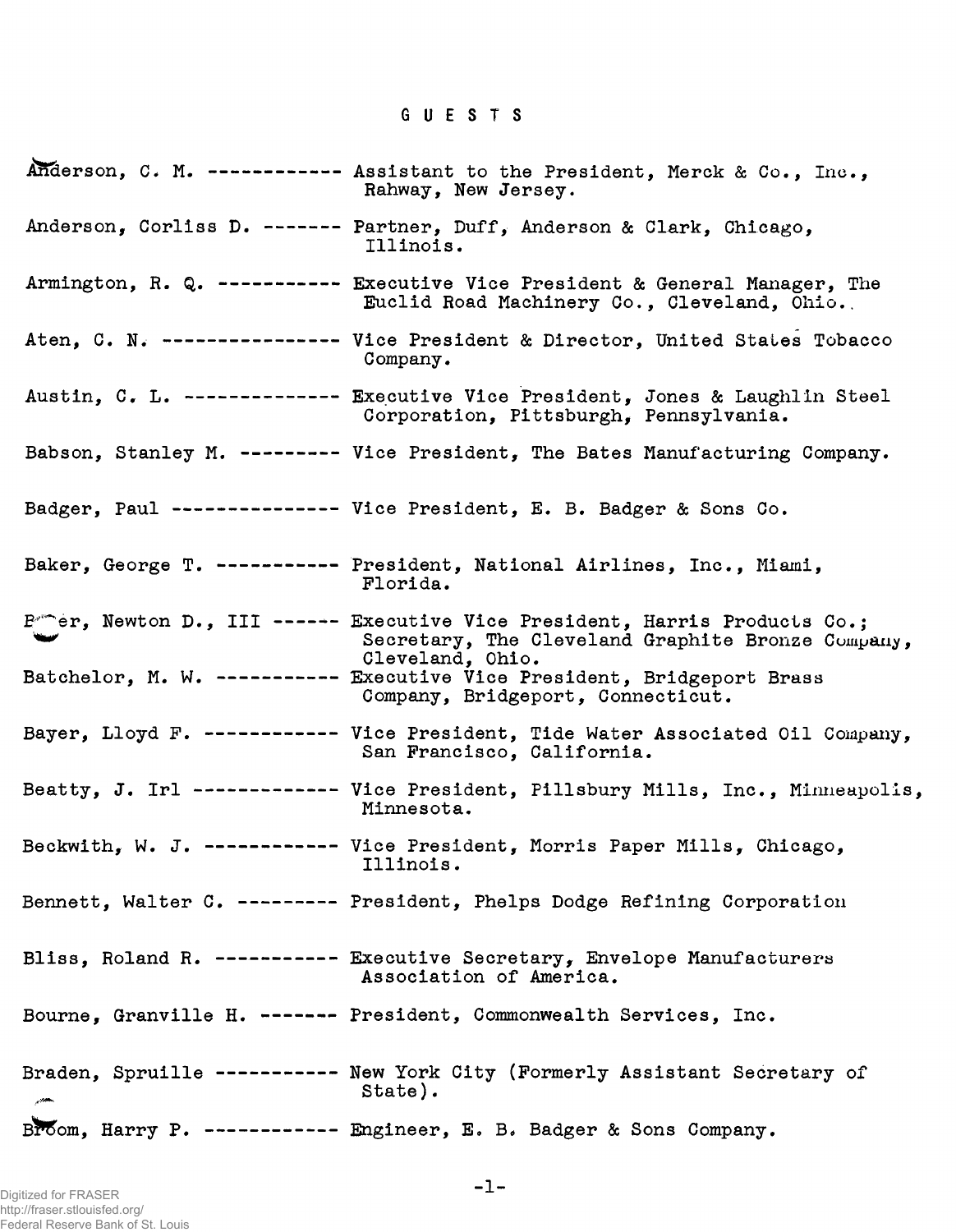**Brown, R. I. --------------- President, The Mississippi Power & Light Company, Jackson, Mississippi. Bruce, C. Arthur ----------- Executive Vice President, E. L. Bruce Co., Memphis, Tenne s see. Brunie,** Henry **C. ----------- President, Empire Trust Company. Burch, L. R. ---------------Chairman, The New York Air Brake Company.** Byoir, Carl ---------------- Chairman of the Board, Carl Byoir & Associates, **Inc. Campbell, A. C. ------------ Vice President, Metropolitan Life Insurance Company. Cheney, A. A. -------------- Chairman of the Board, Farrel-Birmingham Co., Inc. Clark, James P. ------------ Treasurer, American Car and Foundry Company. Clark, Warren -------------- Partner, Brundage, Story & Rose. Coleman, John S. ----------- President, Burroughs Adding Machine Company, Detroit, Michigan. 0%^lins, Carl I. ----------- President, Superior Steel Corporation, Pittsburgh, Pennsylvania. Crocker, Paul E. ----------- Treasurer & Vice President, Pepperell Manufacturing Company, Boston, Massachusetts. DeBow, L. A. --------------- Assistant to the President, The Nestle Company, Inc. Dibble, L. A. -------------- President, The Eastern Malleable Iron Co.; Pres., Risdon Mfg. Co., Naugatuck, Connecticut. Dietz, W. ------------------ President, Electrolux Corporation. Dixon, Edgar H. ------------ President, Middle South Utilities, Inc. Dixon, John W. ------------- President, Clevite Ltd. of Canada; Vice President, The Cleveland Graphite Bronze Co., Cleveland, 0. Dodge, Linsley V. ---------- Vice President, Berkshire Fine Spinning Associates, Inc. Downie, Lester R. ----------Vice President & Treasurer, Kelsey-Hayes Wheel Company, Detroit, Michigan.**

Digitized for FRASER http://fraser.stlouisfed.org/ Federal Reserve Bank of St. Louis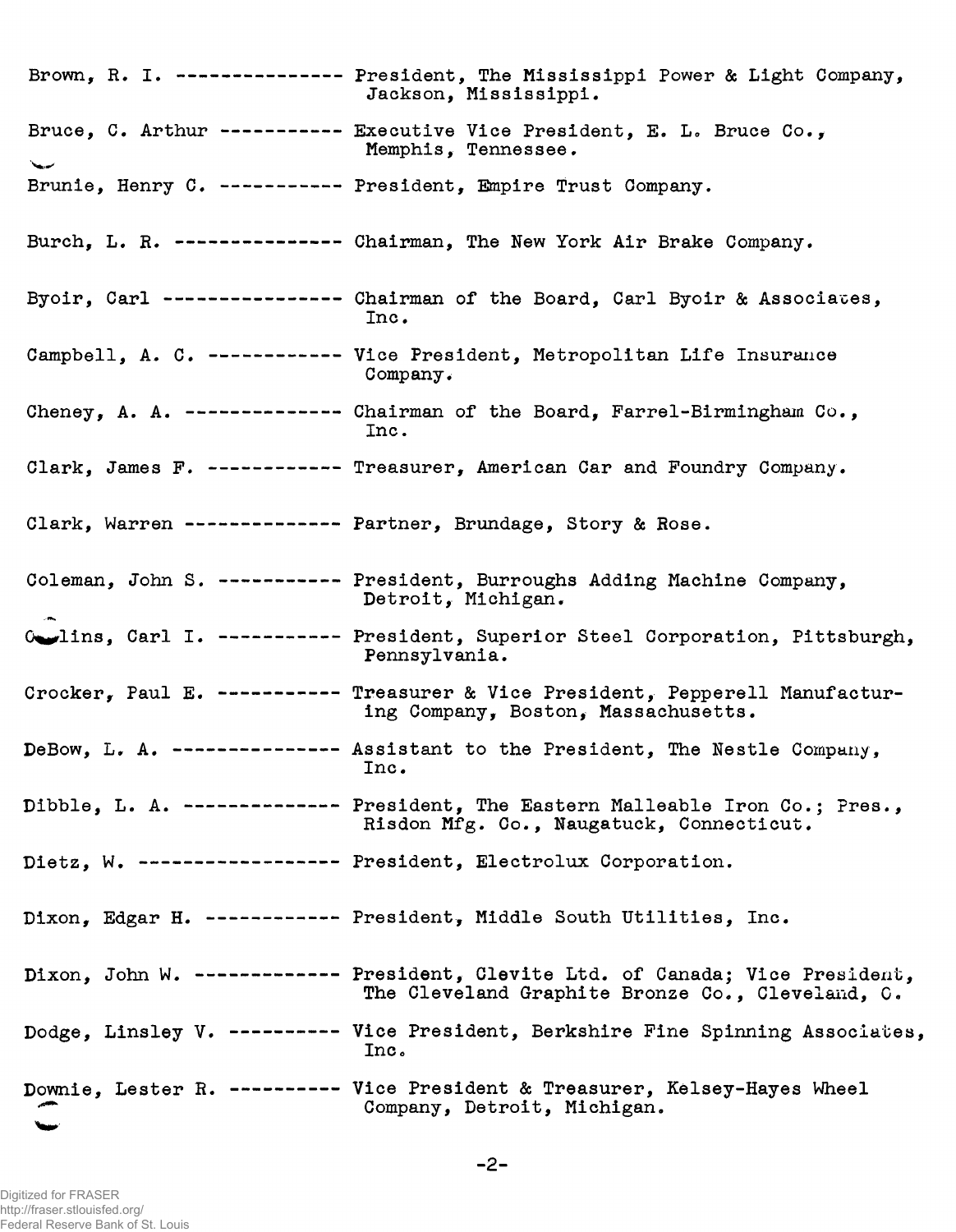Drake, Neil --------------- Vice President, Drake, Startzman, Sheahan, Barclay, Inc. F<sup>\*</sup> ley, George A. ---------- Vice President, Salt Dome Oil Corp.; Director, United States Leather Co. Eccles, Marriner S. ------- Member, Board of Governors of the Federal Reserve System, Washington, D. C. Eddy, C. Manton ----------- Vice President & Secretary, Connecticut General Life Insurance Company, Hartford, Connecticut. England, B. L. ------------ President-General Manager, Atlantic City Electric Company, Atlantic City, New Jersey. Eppert, Ray R. ------------ Vice-President, Burroughs Adding Machine Company, Detroit, Michigan. Paus, Norton T. ----------- Partner, Gilbert MacKay Associates. Ferguson, Sydney ---------- Chairman of the Board, The Mead Corporation. Fillmore, G. B. ----------- Senior Vice President, The Hudson Coal Company, Scranton, Pennsylvania. Fisher, John M. ----------- Vice President & Treasurer, Standard Brands Incorporated. Flaherty, J. Preston ------ President, Johnson Bronze Co., Newcastle, Pennsylvania. Fletcher, Andrew ---------- President, St. Joseph Lead Company. Francis, George M. -------- Vice President, Whitney Industries, Inc. Funston, G. Keith --------- President, Trinity College; Director, Connecticut General Life Insurance Company, Hartford, Conn. Gilpatric, Roswell L. ----- Partner, Cravath, Swaine & Moore. Goldsmith, Alan G. -------- Vice President, The Mead Corporation. Goldsmith, Theodore R. ---- President, The Goldsmith Washington Service, Washington, D. C. Gowen, Fred H. ------------ Partner, Gilbert MacKay Associates. G ves, B. I. ------------- Vice President, Tide Water Associated Oil Company.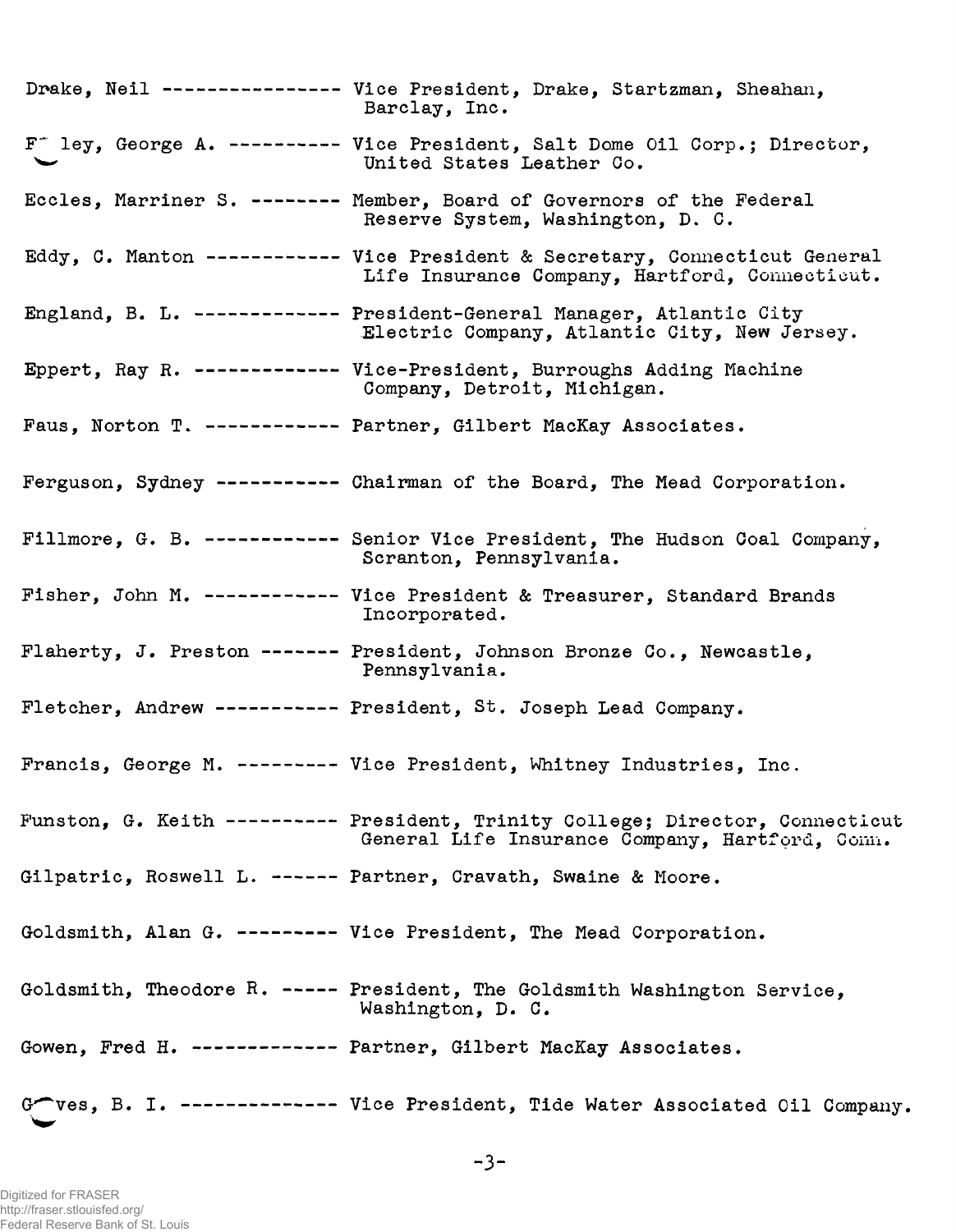**Groves, General Leslie R. — Vice President, Remington Rand Inc. Haisey, C. D. W. ----------- Chairman of the Board, Turner Halsey Co., Inc. Hancock, Robert W. --------- President, Hancock Manufacturing Company, Harding, Horace E. -------- President, Glens Palls-Portland Cement Co. Harris, Alexander ---------- President, Ronson Art Metal Works Inc., Newark, Healy, Raymond J. ---------- Treasurer, Thor Corporation, Chicago, Illinois. Hill, Merritt D. ----------- Vice President, Dearborn Motors Corporation, Hodges, Luther H.** 7**--------- Vice President, Marshall Field & Company; General Holden, Thomas S. ---------- President, P. W. Dodge Corporation. H^nen, G e o r g e------------- Treasurer, Electrolux Corporation. Hummel, Charles ------------ Comptroller, Bendix Aviation Corporation, Detroit, Hummel, R. A. -------------- President, Lone Star Cement Corporation. Hurley, John R. ------------ President, Thor Corporation, Chicago, Illinois. Hurst, Peter P. ------------ President, Aeroquip Corporation, Jackson, Ivie, G. Lawson ------------ General Sales Manager, Pieldcrest Mills, Jainsen, Wilson C. --------- Vice President, Hartford Accident and Indemnity Johaneson, Nils R. --------- President, Cellulose Sales Company, Inc. Johnson, Ralph ------------- New York City. Johnson, S. S.-------------- Engineer, E. B. Badger & Sons Company. Jackson, Michigan. New Jersey. Detroit, Michigan. Manager, Pieldcrest Mills, Spray, No. Carolina. Michigan. Michigan. Division of Marshall Field & Company, Inc. Co.; Dir., Connecticut General Life Ins. Co.**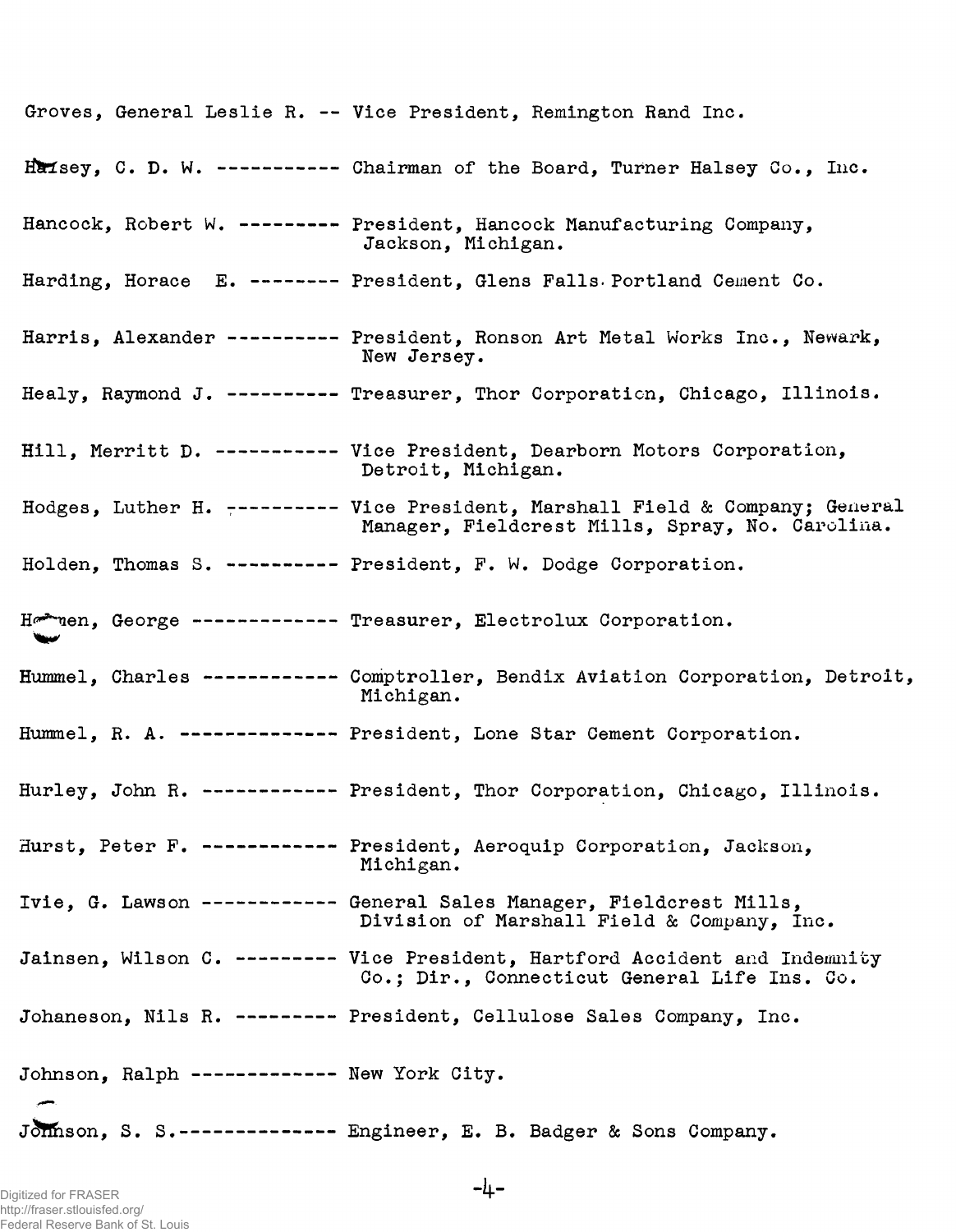Jordan, Howard W. --------- President, Metropolitan Sand & Gravel Corporation, Port Washington, New York. Kayko, Chas. J. ----------- Executive Vice President, The Sparks-Withington Company, Jackson, Michigan. Kazanjian, Harold --------- Director & Treasurer, Peter Paul, Inc., Naugatuck, Connecticut. Kemper, James S. ---------- Chairman of the Board, Lumbermens Mutual Casualty Company, Chicago, Illinois. Kemper, Mark -------------- Treasurer, Lumbermens Mutual Casualty Company, Chicago, Illinois. Kennedy, Fred J. ---------- Partner, Butzel, Eaman, Long, Gust & Kennedy, Detroit, Michigan. Kennedy, George W. -------- President, Kelsey-Hayes Wheel Company, Detroit, Michigan. Kiely, A. M. -------------- Director & Controller, Buffalo Forge Company, Buffalo, New York. Kinard, J. P. ------------- Assistant to the President, Turner Halsey Co., Inc. Kjezel, Robert K. --------- President, A. Johnson & Co., Inc. (The "Johnson Steamship Line."). Kunhardt, Kingsley -------- Vice President, Guaranty Trust Company of New York. Lawrence, Joseph Stagg ---- Vice President, Empire Trust Company. Lebold, Samuel N. --------- Vice President, Morris Paper Mills, Chicago, Illinois. Lee, Laurence F. ---------- President, Peninsular Life Insurance Company, Jacksonville, Florida. Lee, Laurence F., Jr. ----- Vice President, Peninsular Life Insurance Company, Jacksonville, Florida. Lincoln, Edmond E. -------- Economist, E. I. du Pont de Nemours & Company, Wilmington, Delaware. Lovatt, J. Walter --------- Director of Purchases, Vick Chemical Company. Lovejoy, John M. ---------- President, Seaboard Oil Company of Delaware, Inc. Mordoo, Henry M. ----------- President, The United States Leather Company.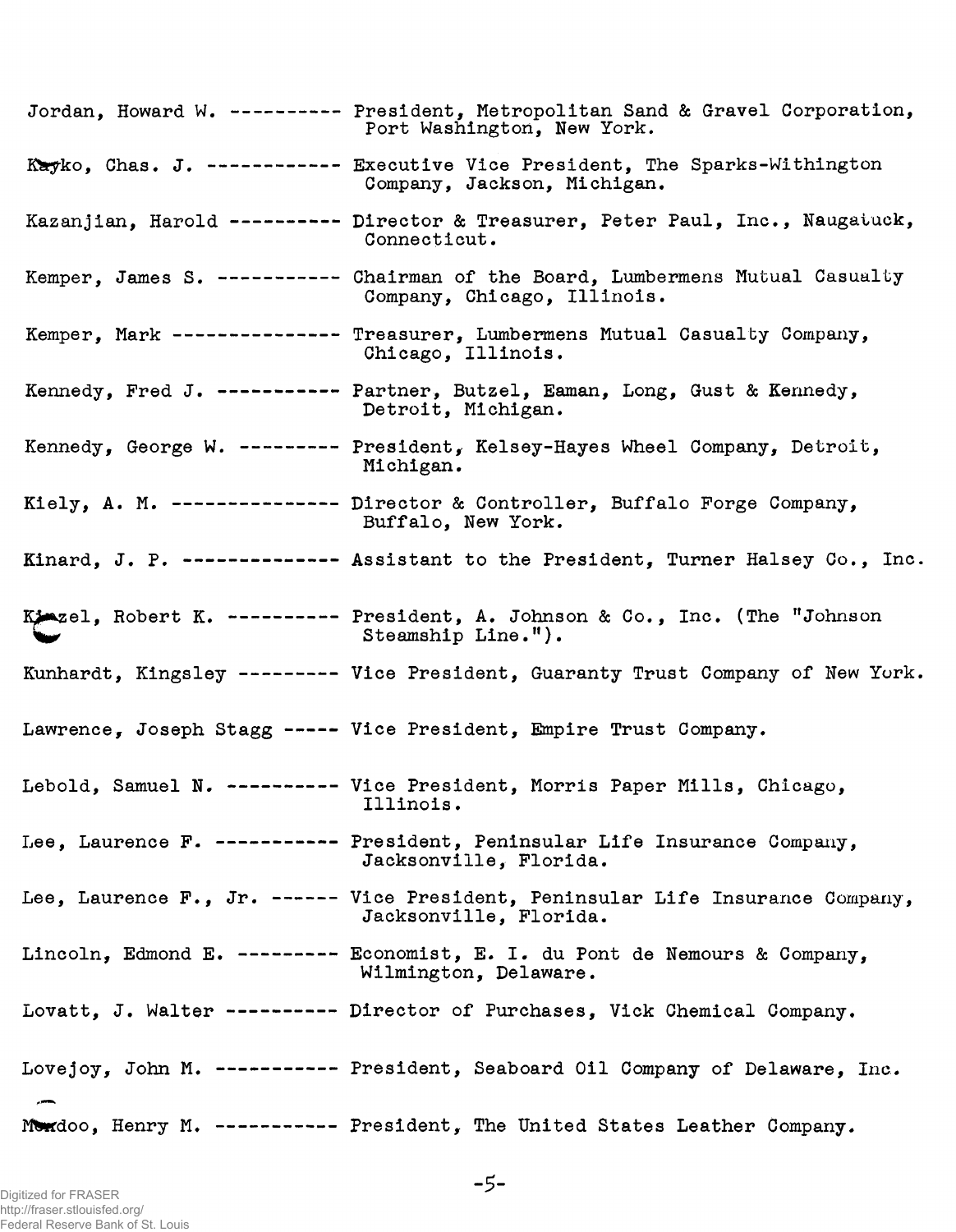| McKone, Don T. ------------ Chairman of the Board, Aeroquip Corporation,<br>Jackson, Michigan.                                 |
|--------------------------------------------------------------------------------------------------------------------------------|
| McLaughlin, Donald H. ------ President, Homestake Mining Co.                                                                   |
| McManus, William H. -------- Envelope Manufacturers Association of America.                                                    |
| McPherson, Hobart M. ------- Vice President, The National City Bank of<br>New York.                                            |
| Mabry, E. L. --------------- President, Vick Chemical Company.                                                                 |
| MacKay, Gilbert ------------ Partner, Gilbert MacKay Associates.                                                               |
| Majeske, W. G. ------------ Divisional Comptroller, Eclipse-Pioneer Division,<br>Bendix Aviation Corporation, Teterboro, N. J. |
| May, Byron B. ------------- General Manager, Associated Aviation Underwriters.                                                 |
| Mead, H. T. --------------- Assistant to Chairman of the Board, The Mead<br>Corporation.                                       |
| Me-ifield, Cecil C. ------- President, Piedmont Financial Co.; Director,<br>Reinsurance Corporation of New York.               |
| Michelson, Arnold ---------- Vice President, Minneapolis-Honeywell Regulator<br>Co.                                            |
| Michelson, James D. ------- Partner, Gilbert MacKay Associates.                                                                |
| Miller, Herbert ------------ Executive Director, The Tax Foundation.                                                           |
| Miller, Ward A. ----------- Vice President, Vanadium Corporation of America.                                                   |
| Morgan, D. P. ------------- Vice President & Treasurer, Mathieson Chemical<br>Corporation.                                     |
| Moses, C. H. --------------- President, Arkansas Power & Light Company,<br>Little Rock, Arkansas.                              |
| Munson, Charles S. --------- Chairman of the Board, Air Reduction Company, Inc.                                                |
| Nelson, Dana -------------- Vice President, Federal Container Co., Philadelphia,<br>Pennsylvania.                              |
| Nichols, Thomas S. -------- Chairman of the Board & President, Mathieson<br>Chemical Corporation.                              |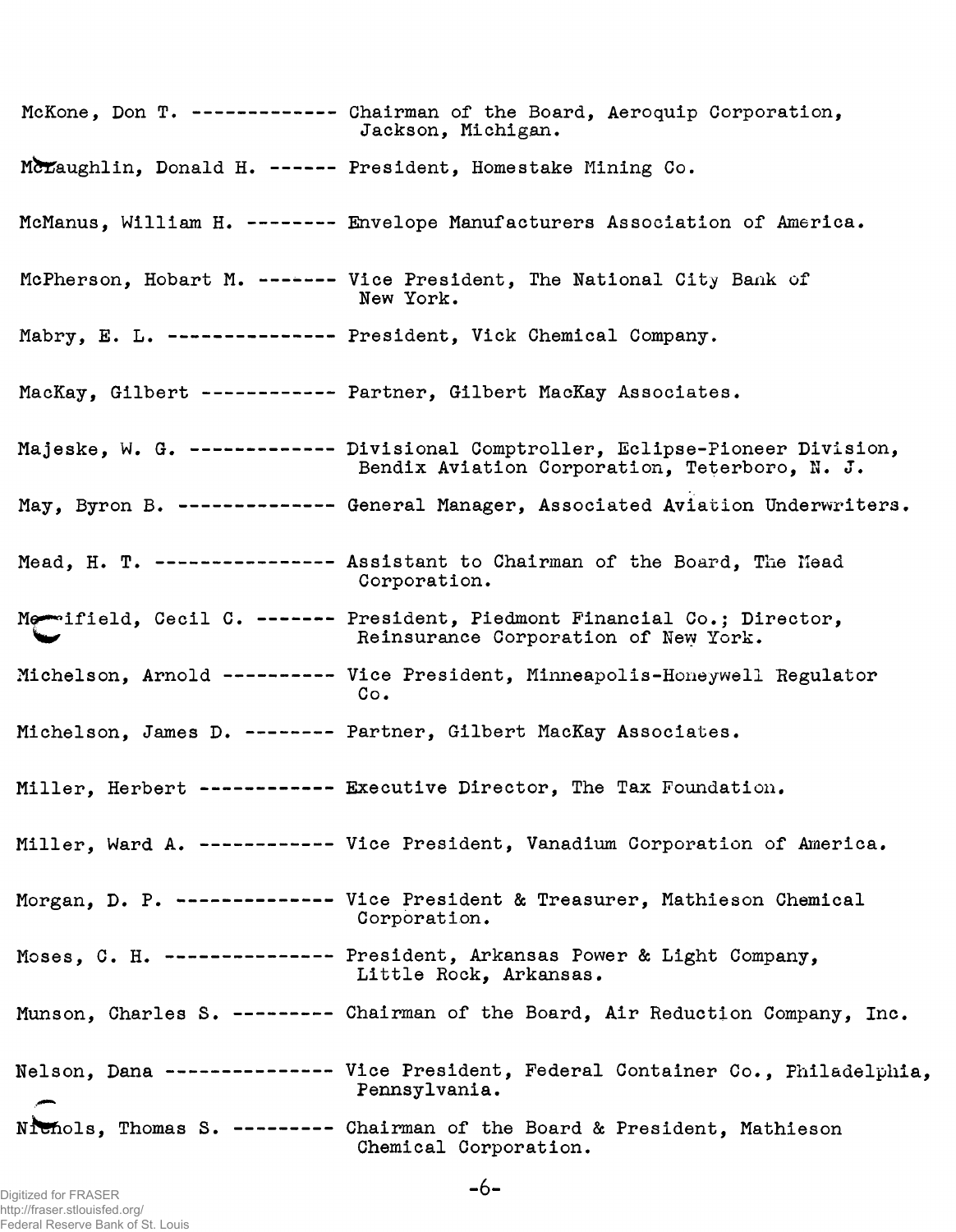|                                                        | Noone, John B. ------------ Secretary, Standard Brands Incorporated.                                                                  |
|--------------------------------------------------------|---------------------------------------------------------------------------------------------------------------------------------------|
|                                                        | North, Cecil J. ----------- Vice President, Metropolitan Life Insurance<br>Company.                                                   |
|                                                        | Norton. Daniel ------------ President, The Nestle Company, Inc.                                                                       |
| Noyes, Jansen, Jr. --------- Director, Brentano's Inc. |                                                                                                                                       |
|                                                        | Orme, James ---------------- Director, Swan-Finch Oil Corp.                                                                           |
|                                                        | Paternot, M. -------------- President, Unilac, Inc., Panama; Managing Director,<br>Nestle Alimentana Company (Ste.An.), Vevey, Switz. |
|                                                        | Paterson, A. B. ------------ President, New Orleans Public Service Inc.,<br>New Orleans, Louisiana.                                   |
|                                                        | Peoples, Wesley J. --------- Chairman of the Board & President, United States<br>Radiator Corp., Detroit, Michigan.                   |
|                                                        | Peterson, J. W. ------------ President, United States Tobacco Company.                                                                |
|                                                        | Porton, Bernard ------------ President, The New York Air Brake Company.                                                               |
|                                                        | Pogue, Joseph E. ---------- Director, Gulf Oil Co.; Vice President, The<br>Chase National Bank.                                       |
|                                                        | Posselt, E. --------------- Vice President, Lone Star Cement Corporation.                                                             |
|                                                        | Prall. B. R. --------------- President, Butler Brothers, Chicago, Illinois.                                                           |
|                                                        | Preyer, W. Y. ------------- Chairman, Finance Committee, Vick Chemical Company,<br>Greensboro, North Carolina.                        |
|                                                        | Raible, C. G. -------------- President & General Manager, The Fanner Manufactur-<br>ing Company, Cleveland, Ohio.                     |
|                                                        | Richards, Harry A. --------- Vice President & General Counsel, Case, Pomeroy<br>& Company, Inc.                                       |
|                                                        | Robertshaw, John A. ------- President, Robertshaw-Fulton Controls Company,<br>Greensburg, Pennsylvania.                               |
|                                                        | Russell, Thomas W. --------- Director, Connecticut General Life Insurance<br>Company.                                                 |
|                                                        | Safford, General Hermon F. - Executive Vice President, The Ohio Rubber Company,<br>Willoughby, Ohio.                                  |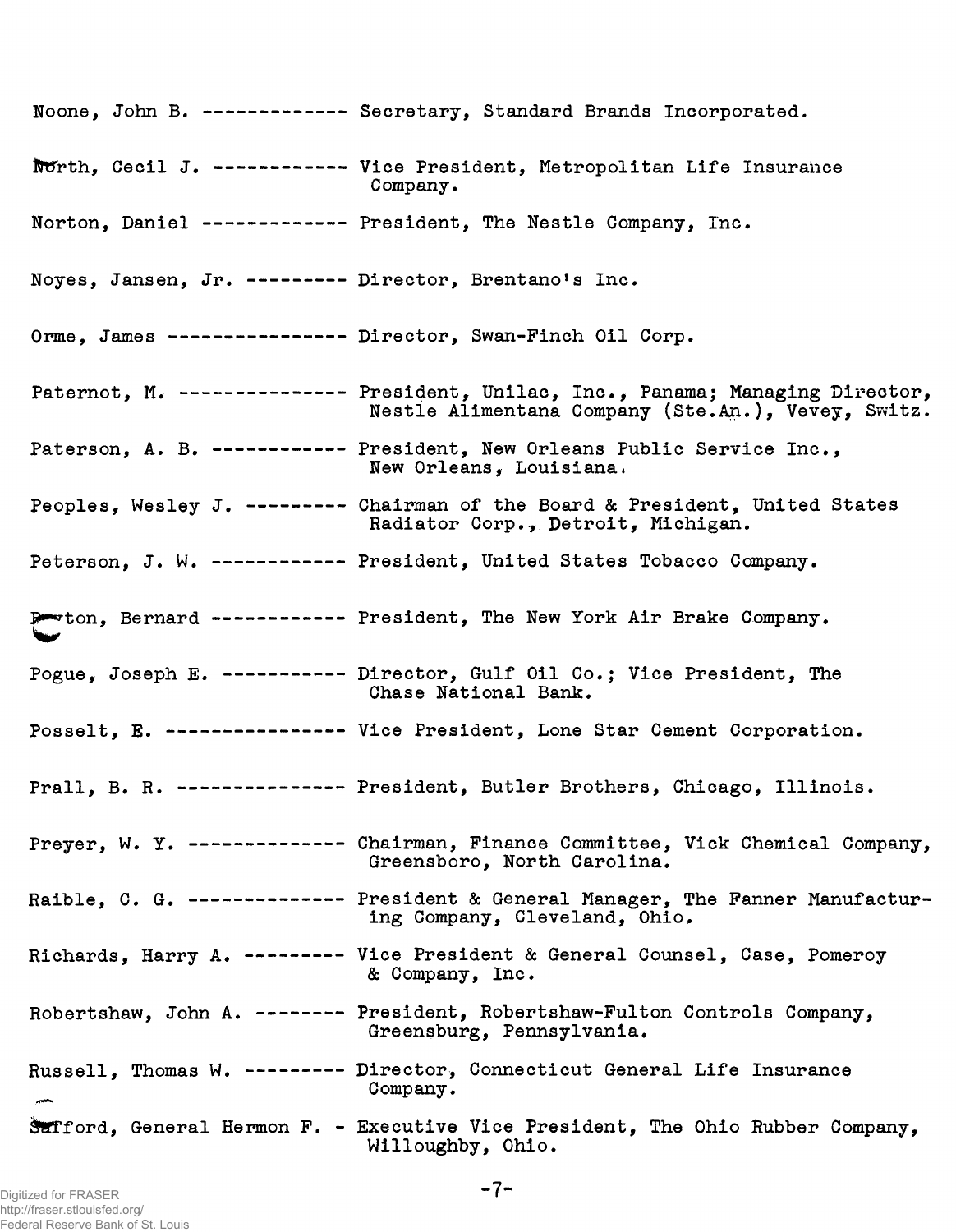Sandberg, Lars J. -------- Assistant to the Vice President, Merck & Co., Inc., Rahway, New Jersey. 'schram, Stuart M. --------- President, National Bank of Jackson, Jackson, Michigan. Scott, Paul R. ----------- Director, National Airlines, Inc.; Partner, Loftin, Anderson, Scott, McCarthy & Preston, Miami, Pla. Seal, T. G. -------------- Director, Ebasco Services, Inc. Sharp, Dale E. ----------- Vice President, Guaranty Trust Company of New York. Sheahan, J. D. ----------- Treasurer, Drake, Startzman, Sheahan, Barclay, Inc. Shields, Robert McC. ----- Partner, Gilbert MacKay Associates. Skinner, Louis ----------- St. Paul, Minnesota. Smith, Kent H. ------------ President, The Lubrizol Corporation, Cleveland, Ohio. Smith, Norman F. --------- Vice President & General Manager, The Osborn Manufacturing Co., Cleveland, Ohio. Smith, Stuart P. --------- Vice President, Connecticut General Life Insurance Company, Hartford, Connecticut. Somers, Warren, Jr. ------ President, Atlantic City Lumber Company, Atlantic City, New Jersey. Spaght, H. W. -------- ---- National Aluminate Corporation, Chicago, Illinois. Sparks, Harry G. --------- President & General Manager, The Sparks-Withington Company, Jackson, Michigan. Spatta, George ----------- President, Clark Equipment Company, Buchanan, Michigan. Spencer, A. A. ------------ President, Southland Oils, Inc., Yazoo City, Mississippi. Stassen, Harold E. ------- President, University of Pennsylvania; Former Governor of Minnesota. Steffler, W. H. ---------- Secretary & Treasurer, Robertshaw-Fulton Controls Company, Greensburg, Pennsylvania. wone, Robert G. --------- Director: Kennecott Copper Co., Mathieson Chemical Corp., Lone Star Cement Corp., Boston, Mass.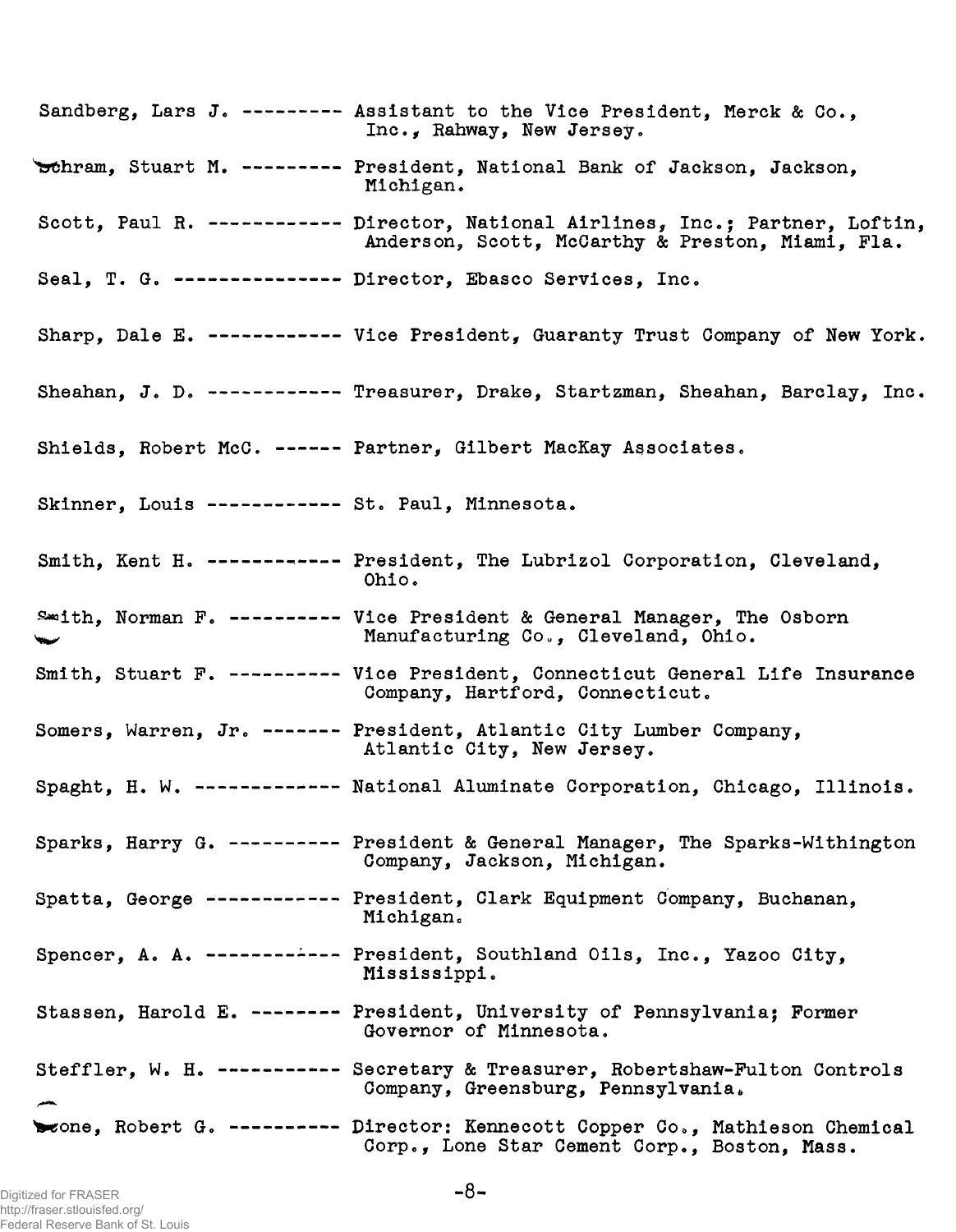| Strohsahl, John H. -------- Secretary of the Executive Committee, Socony-<br>Vacuum Oil Company, Inc.                           |
|---------------------------------------------------------------------------------------------------------------------------------|
| Sturgis, Henry S. --------- Vice President, First National Bank of New York.                                                    |
| Sweatt, Charles B. -------- Executive Vice President, Minneapolis-Honeywell<br>Regulator Co., Minneapolis, Minnesota.           |
| Sweatt, Harold ----------- President, Minneapolis-Honeywell Regulator Co.,<br>Minneapolis, Minnesota.                           |
| Swinehart, Gerry ---------- President, Carl Byoir & Associates, Inc.                                                            |
| Taylor, Orville J. -------- Director, E. L. Bruce Co.; Partner, Taylor, Miller,<br>Busch & Magner, Chicago, Illinois.           |
| Taylor, William T. ------- Vice Chairman of the Board, The Commercial<br>National Bank & Trust Company of New York.             |
| Temple. Alan H. ----------- Vice President & Economist, National City Bank of<br>New York.                                      |
| Timberlake, John E. ------- General Sales Manager, Jones & Laughlin Steel<br>Corporation, Pittsburgh, Pennsylvania.             |
| Topy, W. B. ------------- Vice President, Commonwealth Services, Inc.                                                           |
| Tompkins, L. D. ----------- Director, United States Rubber Co.                                                                  |
| Trentman, W. H. ---------- Executive Vice-President, Occidental Life Insurance<br>Company, Raleigh, North Carolina.             |
| Turner, W. O. ------------ President, Louisiana Power & Light Company,<br>New Orleans, Louisiana.                               |
| Vanneck, John ------------ President, Equitable Holding Corp.; Director &<br>Vice President, American Zinc, Lead & Smelting Co. |
| Velsor, Burch ------------ Executive Vice President, The United States Leather<br>Company.                                      |
| Wales, O. A. ------------- Vice President, Cellulose Sales Company, Inc.                                                        |
| Weaver, R. A. ------------ Chairman of the Board, Ferro Enamel Corporation,<br>Cleveland, Ohio.                                 |
| Webster, Reginald N. ------ President, Standard-Thomson Corp.                                                                   |
| Wendt. Henry W. ----------- Chairman of the Board, Buffalo Forge Company,<br>Buffalo, New York.                                 |